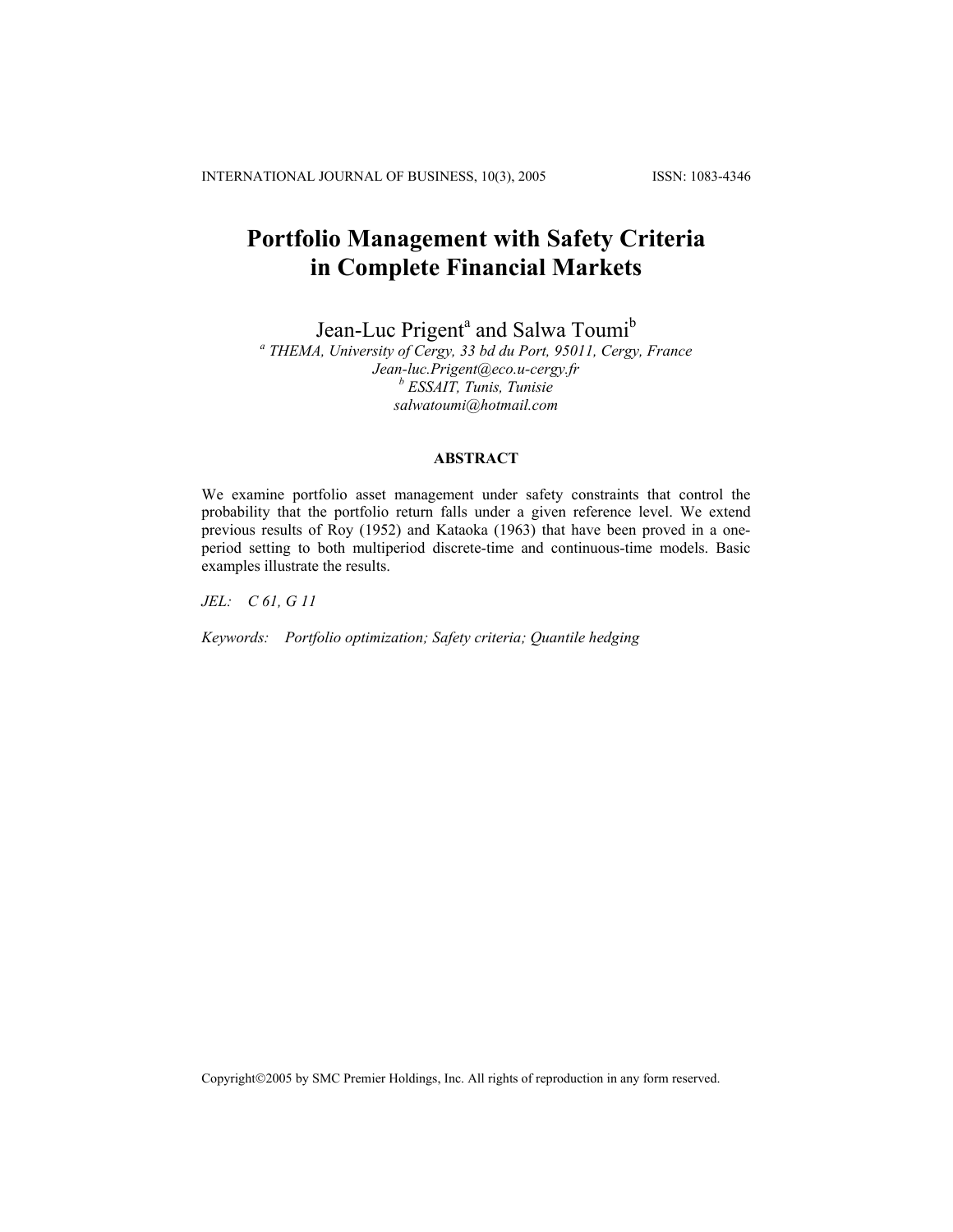#### **I. INTRODUCTION**

From the seminal work of Markowitz (1952), the mean-variance criteria are widely used by portfolio managers. Its generalization, based on the expected utility maximization of gains, has become also a standard criterion for portfolio optimization. In both cases, investors are supposed to prefer the more to the less and are risk averse. The mean-variance approach is justified under one of the following assumptions: (1) The asset returns are normally distributed and the investors' utilities are exponential; and (2) The utility functions are quadratic and the return distributions are characterized by their two first expectations. Moreover, as it has been proved in Markowitz and Levy (1979), the mean-variance approach is approximatively robust even when the assumptions (1) and (2) are not verified. For example, the quadratic approximations are often good local approximations of non-quadratic utility functions, when the asset returns distributions are not too asymmetric. Other criteria for portfolio choice are based on the geometric return, or the first four moments of returns (in particular, the skewness and the kurtozis).

In this paper, we examine portfolio optimization based on safety criteria: the investors focus on unfavourable events and want to limit the probability to get low portfolio returns. For example, the guaranteed funds managers deal with insured payments at maturity. They must provide minimum fixed returns to their clients while trying to obtain a better performance than a riskless return, by trading on financial markets. Therefore, they can introduce safety criteria such as Roy (1952) or Kataoka (1963) (see also Telser (1956)).

In the first section, we provide general results about optimal portfolio with respect to safety criteria in complete markets. The proofs are related to results of Föllmer and Leukert (1999) about option quantile hedging. In the second section, explicit solutions are given for basic examples such as the Cox-Ross-Rubinstein model and the Black and Scholes model. All proofs are gathered in the Appendix.

# **II. SAFETY CRITERIA WITHIN COMPLETE MARKETS**

We analyze portfolio optimisation when the financial market is complete. Thus, in this framework, every contingent claim can be replicated by a self-financing financial strategy. Denote by  $R_p$  the return of a portfolio p and let  $R_{Min}$  be a fixed minimal portfolio return required by the investor. The Roy criterion consists in minimizing the probability that the return falls under the minimal return  $R_{Min}$ . Therefore, the Roy's optimization problem is to find the portfolio p that is the solution of:

 $\text{Min}_{p} P(R_{p} < R_{\text{Min}})$  or equivalently  $\text{Max}_{p} P(R_{p} \geq R_{\text{Min}})$ 

The Kataoka criterion consists in choosing the portfolio with a "minimal return"  $R_{Min}$ being as high as possible under the following constraint limiting risk: the probability that the portfolio return is lower than  $R_{Min}$  must not exceed a given level  $\varepsilon$ . Consequently, the Kataoka's problem is: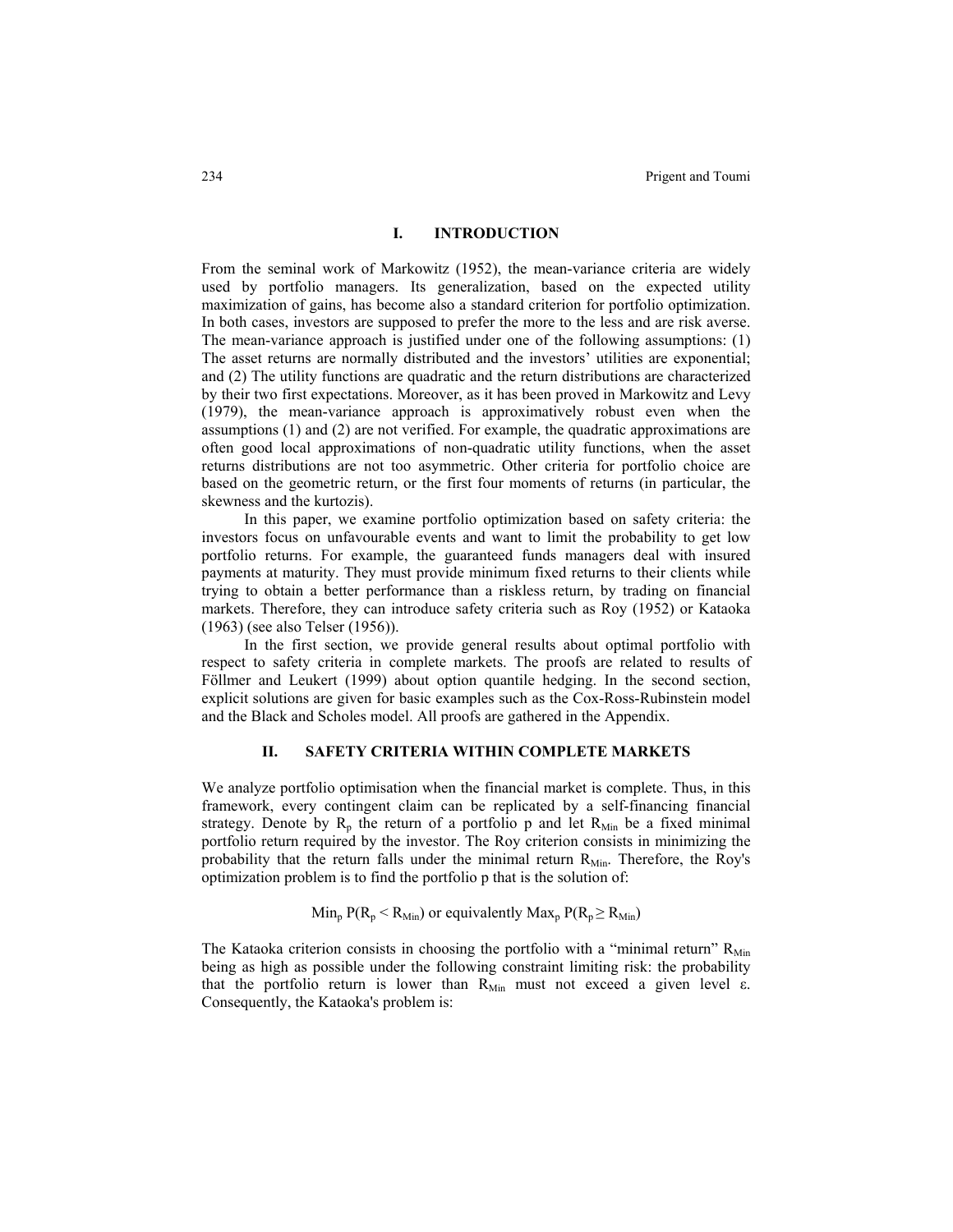# Max  $R_{Min}$  and  $P(R_p < R_{Min}) \leq \varepsilon$ .

In fact, Roy criterion focuses on the level of probability: for example, the investor may have some difficulty in estimating probability distributions if financial asset returns have rather large fluctuations. Therefore, he prefers to deal with a small level value ε. Kataoka's criterion is based on the choice of the "best" guaranteed return, for a given probability level. These two problems have been solved by Roy and Kataoka, in a one period setting, using also a normality assumption on asset returns (see Section Examples). In what follows, we show how these problems can be solved when the financial market is dynamically complete.

#### **A. Roy Criterion and Dynamic Complete market**

We assume that the asset price process is a semimartingale  $X=(X_t)_{t\in[0,T]}$  defined on a probability space  $(\Omega, F, P)$  with respect to a filtration  $(F_t)_{t \in [0,T]}$ . Recall that a selffinancing strategy is defined by an initial capital  $V_0 \ge 0$  and by an investment strategy  $\xi$ that is a predictable process. Such strategy  $(V_0, \xi)$  is called admissible if the process defined by  $V_t=V_0+[0,t]\xi_s dX_s$ , t ε [0,T] is positive P-a.s. In a complete market, there exists a unique equivalent martingale measure that we denote by Q. According to Roy criterion, the investor has to solve the following problem: beginning with an initial capital  $V_0$ , he looks for the best admissible strategy that maximizes the probability that the portfolio terminal value verifies  $V_T/V_0 \ge R_{Min}$ . Therefore, he wants to maximize the probability of the event  $V_T \ge R_{Min} V_0$ . Consequently, the optimization problem is:

$$
Max_{\{\xi\}} P[V_0 + J_{[0,t]} \xi_s dX_s \ge R_{Min} V_0]
$$
\n(1)

## **1. Maximization of the success probability**

For fixed R<sub>Min</sub>, we call "success set" the set  $A_{\{V0,\xi\}}$  defined by:

$$
A_{\{V0,\xi\}} = \{V_T \ge R_{Min} V_0\}.
$$

In a first step, we show that the Roy problem is equivalent to the determination of a success set of maximal probability. We denote by  $E<sub>O</sub>$  the expectation under the riskneutral probability Q and by  $I_A$  the indicator function of the set A.

**Proposition 1.** Let A\* be a solution of the problem:

$$
\text{Max } P[A] \text{ A in } F_T \text{ and } E_Q[I_A] \le 1/R_{\text{Min}}.\tag{2}
$$

Let  $\zeta^*$  be the perfect hedging strategy of the option H=I<sub>A\*</sub>. Then,  $(V_0, \xi^*=V_0/E_Q[I_{A^*}]\zeta^*)$ is the optimal solution of Problem (1).

The problem of constructing a maximal success set according to Roy criteria is then solved by applying Neyman-Pearson lemma, in a similar way as in the case of quantile theory in Föllmer and Leukert (1999). In fact, the Roy problem can be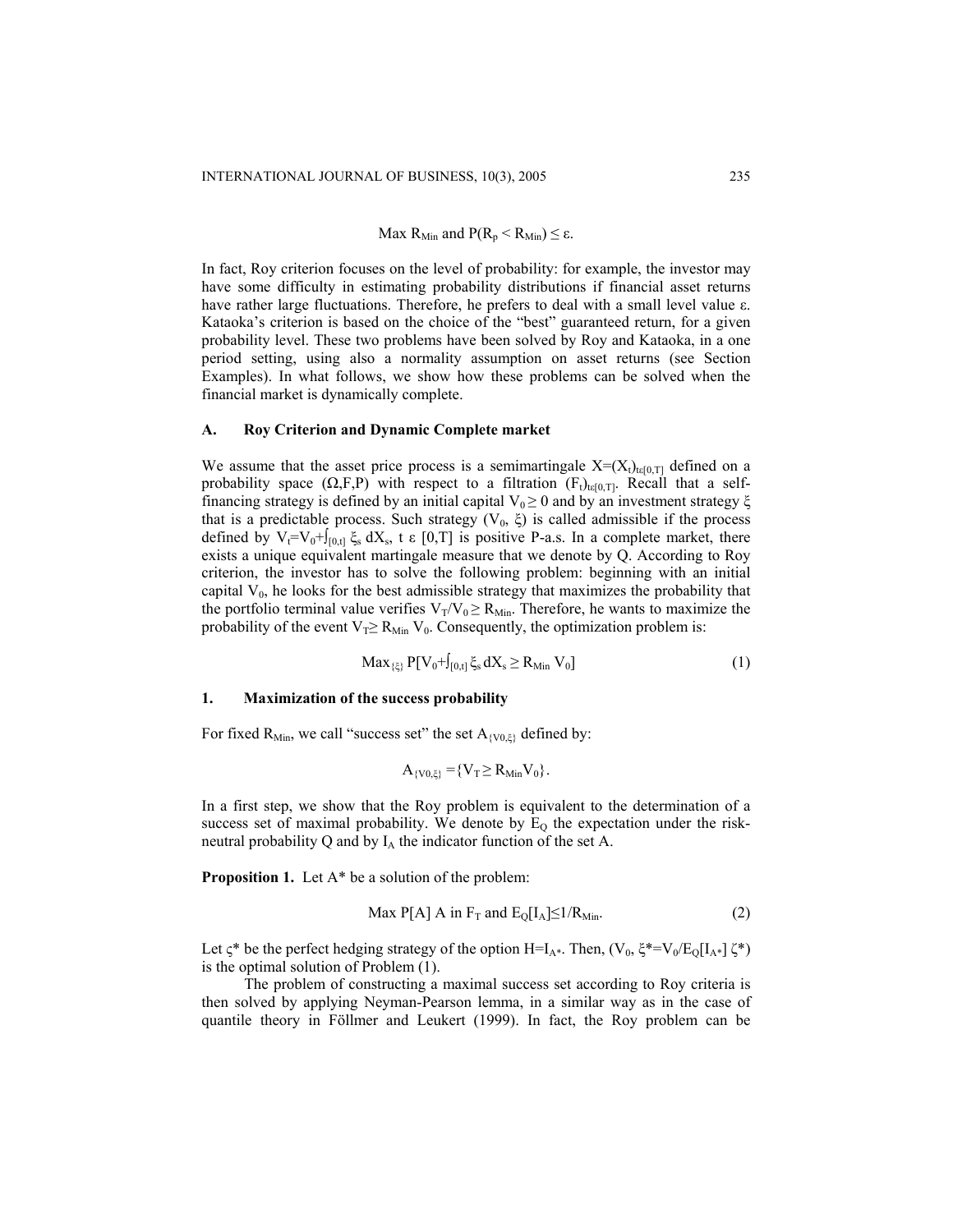interpreted as quantile hedging the constant  $H = R_{Min} V_0$  under the constraint that the initial capital  $V_0$  to invest is smaller than H and that  $R_{Min}$  is greater than 1 (the riskless asset is taken as numeraire. Thus the riskless rate is assumed to be equal to 0). Since obviously  $Q[A]=E_Q[I_A]$ , Problem (2) is equivalent to maximise P[A] under the constraint Q[A] $\leq$  1/ R<sub>Min</sub>. This the reason why we can apply the Neyman-Pearson. For this, let denote by a\* the threshold defined by:

$$
A^* = \inf\{a: Q[dP/dQ > a H] \le 1/R_{Min}\}\tag{3}
$$

and consider the set  $A^* = \{dP/dQ > a^*\}\$ . We deduce:

**Proposition 2.** Consider the set  $A^*$  defined by the two preceding relations. Then, if  $Q[A^*]=a^*, (V_0, \xi^*=V_0/E_0[I_{A^*}] \xi^*)$  is the optimal solution of Problem (1).

## **2. Maximisation of the expected success ratio**

As mentioned in Föllmer and Leukert (1999), the condition  $Q[A^*]=a^*$  is clearly satisfied when:

$$
P[dP/dQ = a^* H] = 0 \tag{4}
$$

Generally, it is not easy to find a set  $A^*$  in  $F_T$  that satisfies the constraint (4). In this case, the Neyman-Pearson theory suggests to replace the "critical region" A with a random test, i.e, with a function  $\varphi$ , F<sub>T</sub>-measurable such that  $0 \le \varphi \le 1$ . Let P be the set of these functions φ. Consider the following optimization problem:

$$
E[\varphi^*] = \max_{\varphi \text{ in } P} E[\varphi], \text{ under the constraint } E_0[\varphi^*] \le 1/R_{\text{Min}} \tag{5}
$$

The Neyman-Pearson lemma proves that the solution  $\varphi^*$  of (5) is of the form:

$$
\varphi^* = I \left\{ \frac{dP}{Qd} > a * H \right\} + \gamma I \left\{ \frac{dP}{dQ} = a * H \right\}
$$
 (6)

where a<sup>\*</sup> is given by (3) and where  $\gamma$  is defined by (if the condition (4) is not verified):

$$
\gamma = \frac{\frac{1}{R_{\text{Min}}} - Q \left[ \frac{dP}{dQ} > a * H \right]}{Q \left[ \frac{dP}{dQ} = a * H \right]}
$$
(7)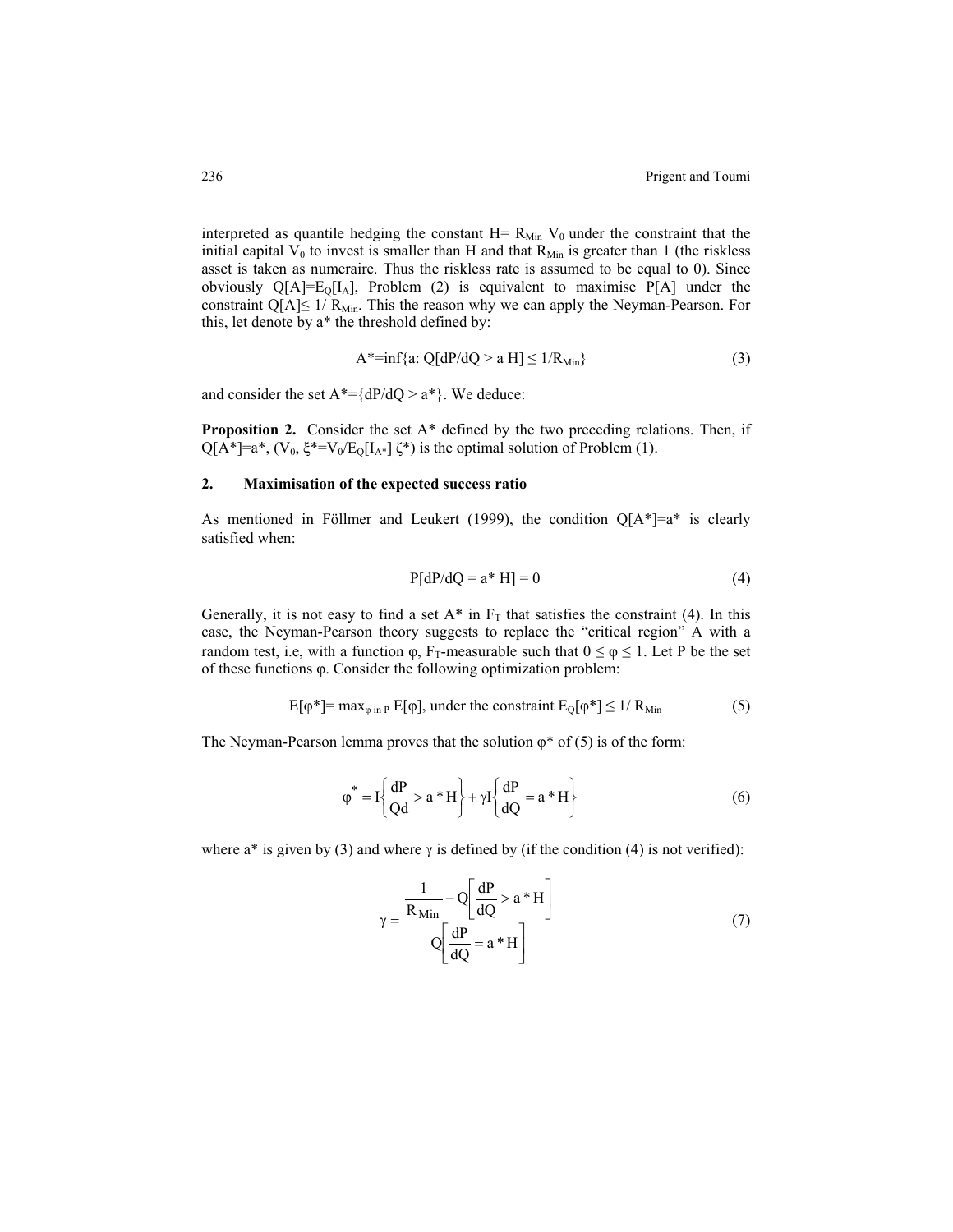This allows to give a solution to the extended Roy problem defined as follows: Let  $(V_0,\xi)$  be an admissible strategy. We define the "success ratio" associated to this strategy as

$$
\varphi\{V_0, \zeta\} = I\{V_T \ge R_{\text{Min}} V_0\} + \frac{V_T}{R_{\text{Min}} V_0} I\{V_T < R_{\text{Min}} V_0\} \tag{8}
$$

In fact, this new criterion is based on a mixed maximization of the success probability and the expectation of the ratio "Portfolio return/ minimum return" when the portfolio return is smaller than the minimum ratio  $R_{Min}$ .

In an extended version of the problem (1), we look for the strategy maximizing the expectation of the success ratio  $E[\varphi_{(V0,\xi)}]$  under the probability P, over the set of all admissible strategies as in:

$$
\text{Max} \{ \mathbf{E}[\varphi_{\{V0,\xi\}}] \cdot (V_0,\xi) \text{ admissible} \} \tag{9}
$$

**Proposition 3.** Let  $\zeta$  be the process determining the perfect hedging of the  $F_T$ measurable function  $\varphi^*$  defined by (6). Then the strategy (V<sub>0</sub>, (V<sub>0</sub>/R<sub>Min</sub>) ζ) is a solution to Problem (1).

## **B. Kataoka Criterion in Complete Market**

To study this problem in a dynamic setting, we consider the same framework as in previous section (the study of Roy criteria). Following Kataoka criterion, the investor must look for a "minimal return" R<sub>Min</sub> being maximal, to which he could associate an admissible strategy (V<sub>0</sub>,  $\xi$ ) such that the probability of the event V<sub>T</sub>  $\geq$  R<sub>Min</sub> V<sub>0</sub> is higher than some fixed level 1-ε. Therefore, the problem is:

$$
\text{Max } R_{\text{Min,}} \text{ under the constraint } P[V_0 + \int_{[0,t]} \xi_s \, dX_s \ge R_{\text{Min}} \, V_0] \ge 1-\epsilon. \tag{10}
$$

#### **1. Maximization of the success probability**

Let us optimize according to the Kataoka criterion, and define the Kataoka success set associated to an admissible strategy  $(V_0, \xi)$ . In a first step, we reduce our problem (10) to constructing a maximal probability set. Note that obviously, searching for maximising  $R_{Min}$  is equivalent to minimize  $1/R_{Min}$ .

**Proposition 4.** Let  $A^*$  in  $F_T$  be a solution to the problem

Min 
$$
E_Q[I_A]
$$
, under the constraint  $P[A] \ge 1-\epsilon$ , (11)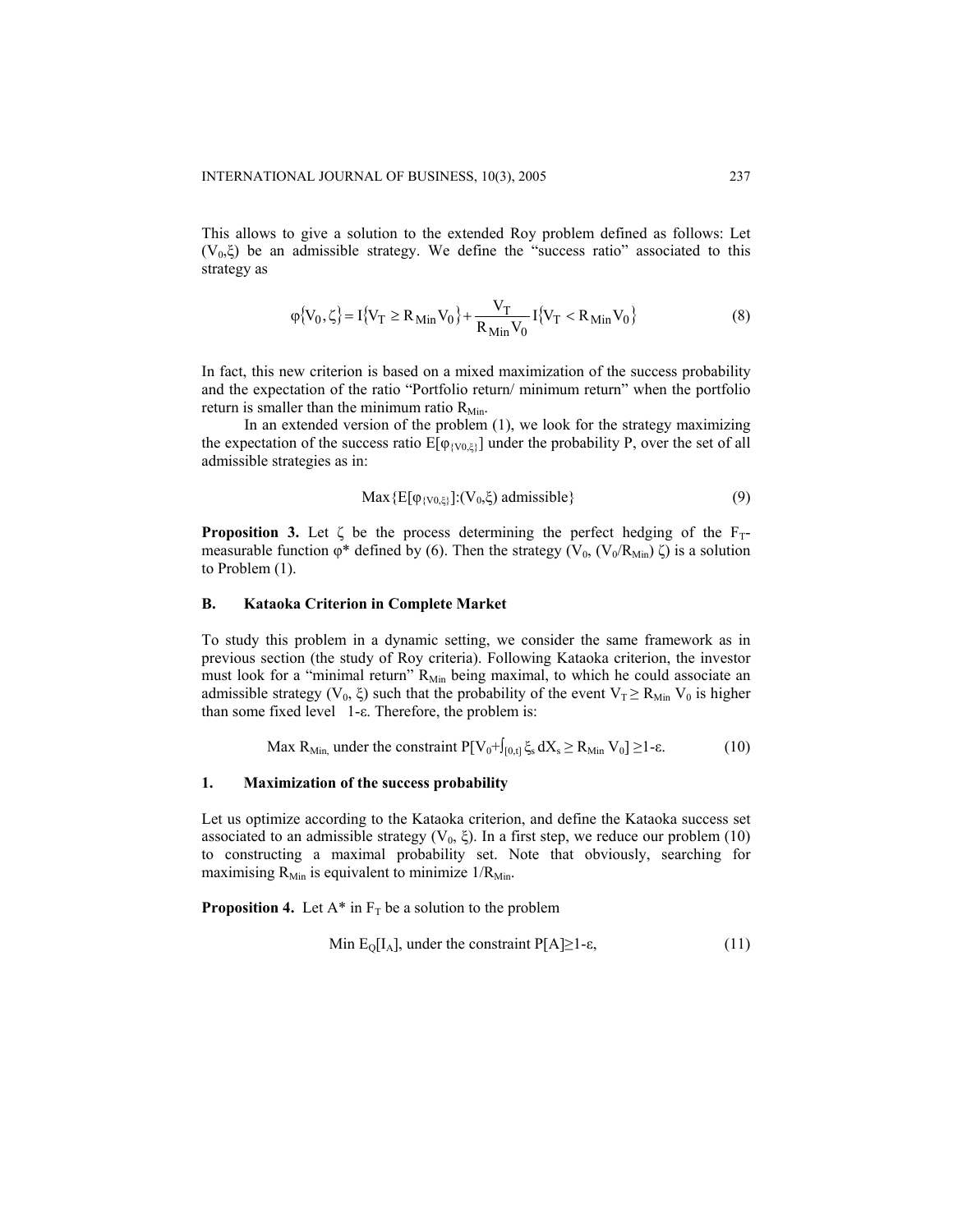where Q is the unique equivalent martingale measure. Let  $\alpha^{*}=1/E_{0}[I_{A^{*}}]$  and let  $\zeta^{*}$  be the perfect hedge of the option H=  $I_{A^*}$ . Then  $R_{Min^*} = \alpha^*$  is the solution of the problem (11) for the strategy ( $V_0$ ,  $V_0$   $R_{Min*}$   $\zeta^*$ ).

Note that the problem (11) is equivalent to the maximization of  $Q(A<sup>c</sup>)$  under the constraint  $P[A<sup>c</sup>] < \epsilon$ . The solution is still given by Neyman-Pearson lemma as in the previous case. For this purpose, introduce a\* defined by:

$$
A^* = \inf\{a: P[dP/dQ > a] \le \varepsilon\} \text{ and the set } A^{*c} = \{dP/dQ = a^*\}\tag{12}
$$

Similarly to Proposition 2, we deduce:

**Proposition 5.** The set  $A^{*c}$  maximizes  $Q[A^c]$  under the constraint  $P[A^c] \ge \varepsilon$ . Let  $\zeta^*$  be the perfect replication of  $I_{A^*}$ . Then  $(V_0, V_0 \zeta^*, R^*_{Min}=a^*)$  is optimal for the problem (10).

**Remark 1.** Reminding that the Roy problem is equivalent to (2) and the Kataoka one is equivalent to (11), we can assert that there is a correspondence between the two problems. The behaviours of both strategies look similar as seen later on (see Section "Examples").

# **2. Maximization of the expected success ratio**

Let  $(V_0,\xi)$  be an admissible strategy and, given  $R_{Min} > 1$ . Define the "success ratio" associated to this strategy as

$$
\varphi\{V_0, \zeta, R_{\text{Min}}\} = I\{V_T \ge R_{\text{Min}}V_0\} + \frac{V_T}{R_{\text{Min}}V_0} I\{V_T < R_{\text{Min}}V_0\} \tag{13}
$$

Recall that Ρ is the set of such functions φ. An extension of the original problem (10) consists in looking for strategies solution of the following optimisation problem:

Min E<sub>Q</sub> [
$$
\varphi_{\{V0,\xi, RMin\}}
$$
], under the condition E[ $\varphi_{\{V0,\xi, RMin\}}$ ]  $\geq$  1- $\varepsilon$  (14)

As we have done for the case of Roy criterion, we use Neyman-Pearson lemma to substitute the search for the success set for the search for a random test: a function  $\varphi F_T$ measurable such that  $0 \le \varphi \le 1$ . Then, we have to solve:

$$
E[\varphi^*] = \min_{\varphi \text{ in }} E[\varphi], \text{ under the constraint } E[\varphi^*] \ge 1-\epsilon \tag{15}
$$

Due to the Neyman-Pearson lemma, the solution  $\varphi^*$  of Problem (15) is given by:

$$
\varphi^* = I \left\{ \frac{dP}{Qd} > a^* \right\} + \gamma I \left\{ \frac{dP}{dQ} = a^* \right\} \tag{16}
$$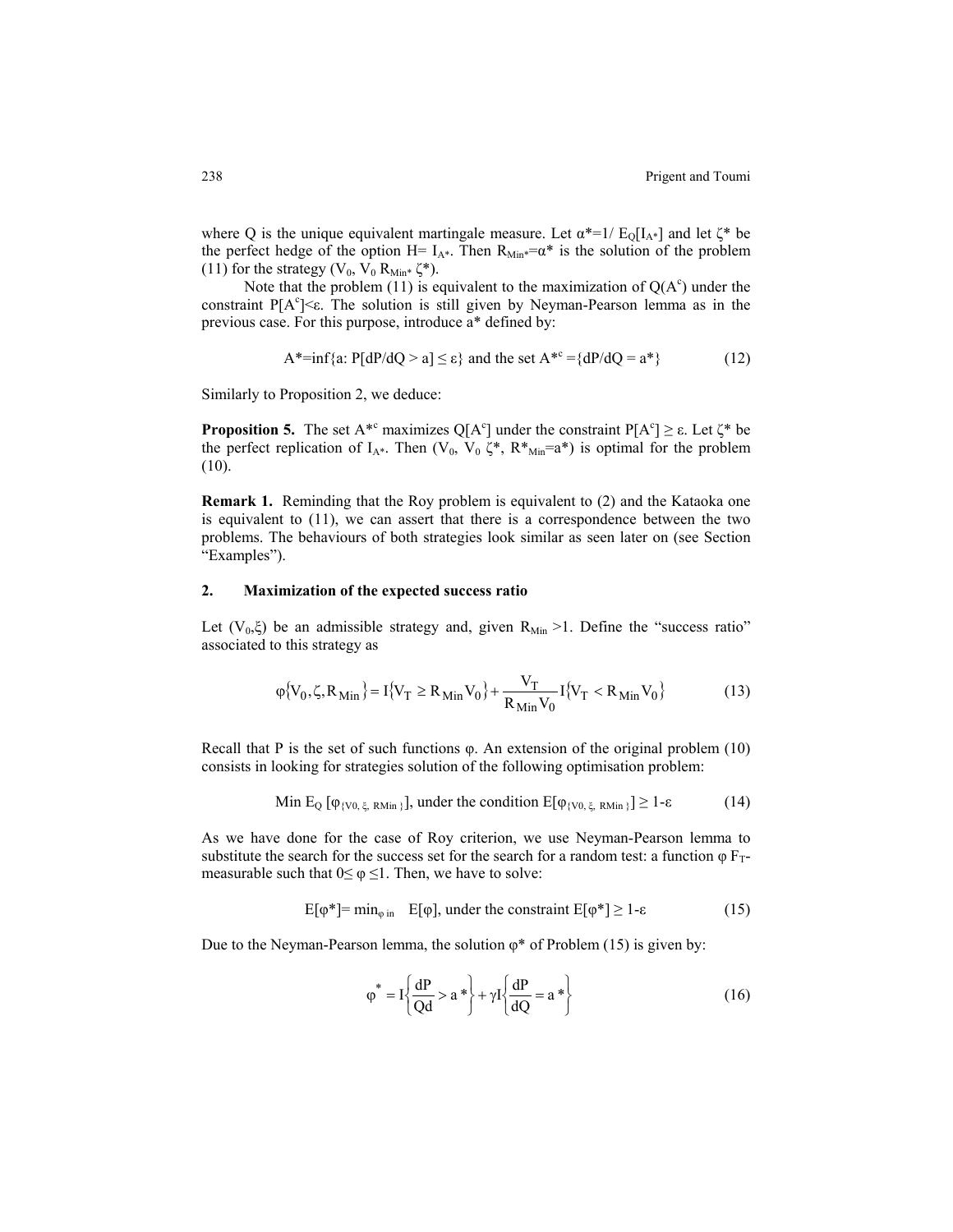where  $a^*$  is given by (12) and where  $\gamma$  is defined by:

$$
\gamma = \frac{(1 - \varepsilon) - P \left[ \frac{dQ}{dP} < a^* \right]}{P \left[ \frac{dQ}{dP} = a^* \right]},\tag{17}
$$

if  $P[dQ/dP=a^*]$  is not equal to 0. This allows to give a solution to this extended Kataoka problem:

**Proposition 6.** Let  $\xi^*$  be the perfect hedge of the F<sub>T</sub>-measurable function  $\varphi^*$  solution of type (16) and let  $V_0 = E_Q[\varphi^*]$ . Then: (i) The success rate  $\varphi_{\{V0, \xi, RMin\}}$  associated to (V<sub>0</sub>,  $\xi^*, R_{Min} = 1/V_0$ ) is solution of Problem (14); and (ii)  $\varphi_{\text{IV0},\xi}$ ,  $_{RMin} = \varphi^*$  and  $E[\varphi^*]=1-\varepsilon$ .

Note that if A\* defined by (12) verifies  $P[A^*]=1-\epsilon$ , then  $\varphi^*=\mathrm{I}_{A^*}$ . Then, the solution of the Kataoka extended problem is also the solution of the Kataoka original problem. Note also that  $P[A^*]=1-\varepsilon$  is verified if  $Q[dQ/dP=a^*]=0$ .

# **III. EXAMPLES**

# **A. Safety Criteria in A One-period Model**

Assume that the return portfolio has a normal distribution (for example if the vector of asset returns is Gaussian) with mean  $R_p$  and variance  $\sigma_p$ . Then, after centering and reducing the variables, the distribution of  $R_p$  –E[ $R_p$ ] / $\sigma_p$  is the standard Gaussian distribution  $N(0,1)$  and the problem is equivalent to solve :

$$
\text{Max } P\left\{\frac{R_p - E[R_p]}{\sigma_p} < \frac{R_{\text{Min}} - E[R_p]}{\sigma_p}\right\} \tag{18}
$$

Therefore, the optimization program is reduced to minimizing  $E[R_p] - R_{Min}$  or p σ

equivalently to maximizing  $E[R_p] - R_{Min}$ . In that case, choosing a portfolio using Roy p σ

criteria consists in finding among all the lines starting from  $R_{Min}$  the one having the largest gradient. This largest feasible gradient corresponds to the tangent to the efficient frontier, starting from  $R_{Min}$ . The Kataoka criteria consists in choosing the portfolio with a "minimal return being maximal" under the following constraint limiting risk:

$$
\text{Max } R_{\text{Min}} \quad \text{under } P \left[ \frac{R_p - E[R_p]}{\sigma_p} < \frac{R_{\text{Min}} - E[R_p]}{\sigma_p} \right] \le \varepsilon \tag{19}
$$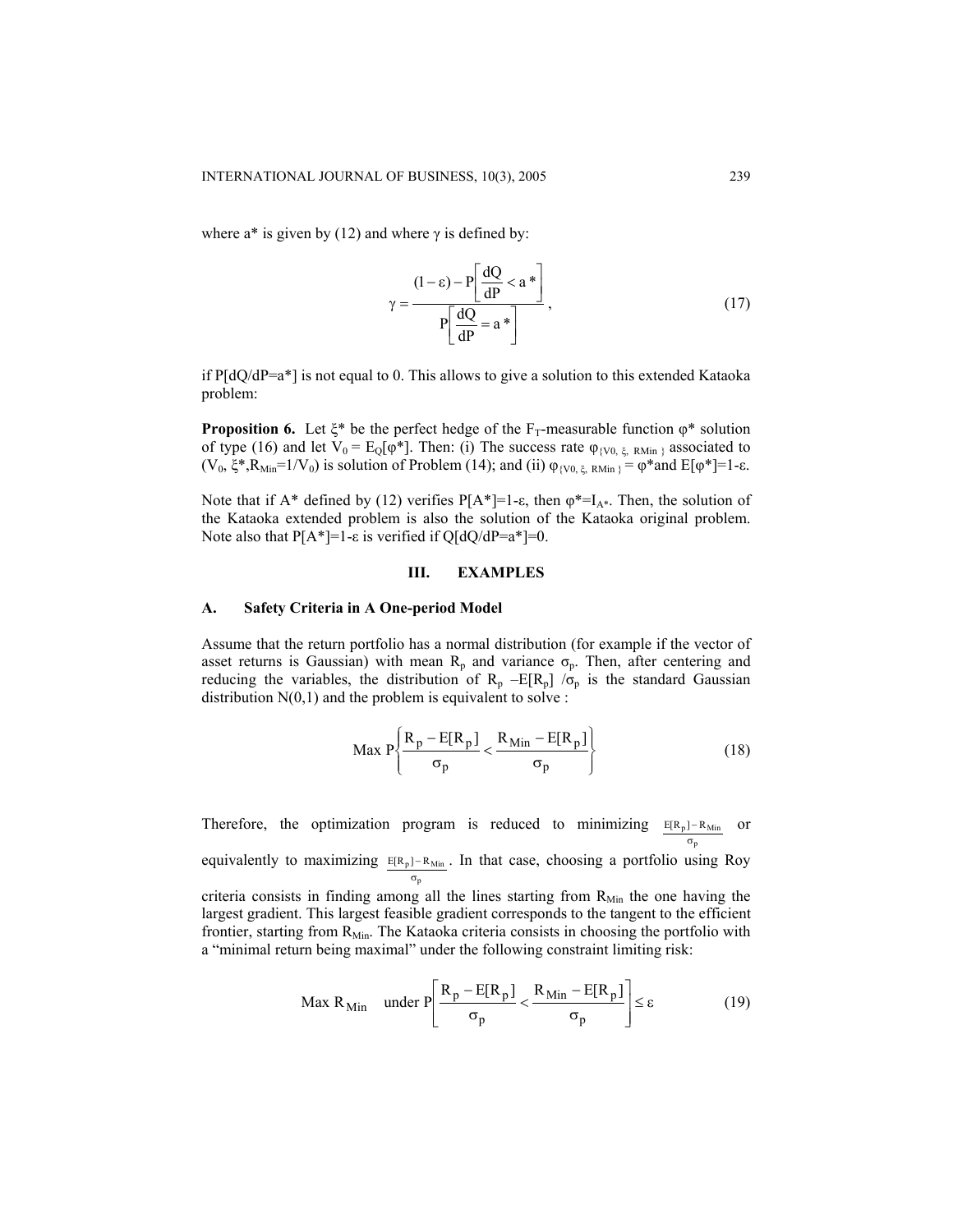Thus, the gradient  $E[R_p] - R_{Min}$  must be equal to a given level which is the opposite of the p σ

ε-quantile of the distribution N(0,1). As an example, for ε=5%, the table of the distribution  $N(0,1)$  indicates that there is less than 5% of probability that the value of the Gaussian variable be smaller to  $(-1.65)$ . Therefore, the previous condition is equivalent to  $R_p \ge R_{\text{Min}} + 1.65 \sigma_p$ . Note that, under the normality assumption, both Roy and Kataoka portfolios are necessarily mean-variance efficient. Besides, an investor choosing Roy portfolio instead of Kataoka one is more risk averse since he focuses on the risk probability level rather than on the return expectation. In this one-period setting, the portfolio payoff is obviously a linear combination of the available financial assets.

**Remark 2.** Assume that there exists only one risky asset S (for example, a financial index) and a riskless asset B (with rate  $r=0$ ). Recall that we consider only the case  $R_{Min}$  $>$  R<sub>B</sub> (with here R<sub>B</sub>= 1). Then, the Roy problem is now to find the proportion  $\theta$  to invest on the risky asset S such that Max  $P[1+\theta (R_S-1) \ge R_{Min}].$ 

If we impose the no short selling condition, then the optimal portfolio consists in setting  $\theta$ =1. The investor chooses to invest his whole capital on the risky asset to maximize the probability to get a higher return than  $R_{Min}$ . Consequently, the optimal payoff  $V_T/V_0$  is equal to  $S_T/S_0$ . Therefore, we have also Max  $P[V_T/V_0 \ge R_{Min}] = P[S_T/S_0 \ge R_{Min}]$ .

In what follows, we illustrate the effect of dynamical completeness. In particular, we prove that the optimal portfolio payoff is no longer an affine function of the underlying asset S.

#### **B. Safety Criteria in the Cox-Ross-Rubinstein Framework**

#### **1. Application of Roy criteria to Cox-Ross-Rubinstein model**

Given a price  $S_k$  (k=0,...,T) at date k, the price  $S_{k+1}$  at date k+1 can vary both by rising to the value S<sub>k</sub> u with a probability  $\pi$  in (0,1) or by declining to the value S<sub>k</sub> d where d<1<u. The probability space is then  $\Omega = \{u,d\}^T$  and for each  $\omega = (\omega_1,...,\omega_T\})$  in  $\Omega$ , the price process is defined by  $S_k(\omega) = S_0 \prod_{j=1}^k \omega_j$ ,  $F_k$  being the filtration  $\sigma(S_1,...,S_k)$  generated by the random variables  $S_1, \ldots, S_k$ . It is well known that in complete market, there exists an unique equivalent martingale measure Q under which the transition probability is given by:

$$
Q[S_{k+1} = S_k u / F_k] = (1-d)/(u-d), Q[S_{k+1} = S_k d / F_k] = (u-1)/(u-d)
$$
\n(20)

The density of  $Q$  in relation to  $P$  is given by :

$$
dQ/dP = ((1-d)/(\pi(u-d))^N ((u-1)/((1-\pi)(u-d)))^{T-N}
$$
\n(21)

where  $N(\omega) = \sum_{k=1}^{T} 1_{\{\omega k = u\}}$  follows the binomial law  $B(T,\pi)$ . Note that  $S_T = S_0 u^N d^{T-N}$ . We have to determine  $a^*$ =inf{a: P[dP/dO > a]  $\leq 1/R_{\text{Min}}$ .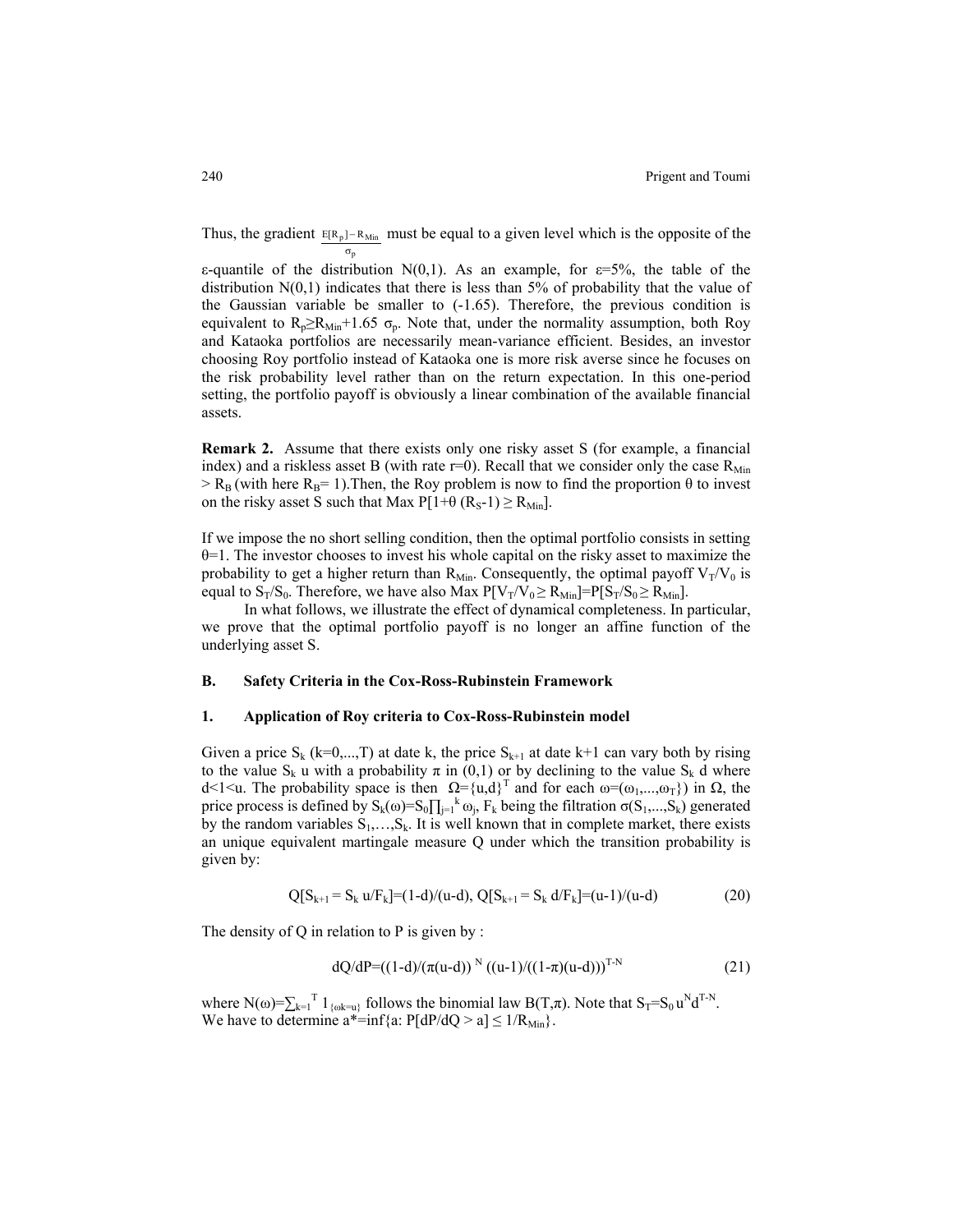We assume that T is big enough so we can obtain the approximation  $P[dP/dQ=a]=0$ . The Roy problem for fixed  $R_{Min}$  is then reduced to the determination of the set

$$
A^* = \{dP/dQ > a^*\}\tag{22}
$$

Let  $c_1 = ((1-\pi)(u-d)/(u-1))^T$ ,  $c_2 = S_0 d^T$  and  $R_1 = \pi(u-1)/(1-\pi)(1-d)$  and  $R_2 = u/d$ . Then the optimal set A\* is such that

$$
A^* = \{dP/dQ > a^*\} = \{c_1R_1^N > a^*\},\tag{23}
$$

where a\* is determined by the relationship  $E_{Q}[I_{A*}]=1/R_{Min}$ . According to market parameters values, two cases must be examined:

**Case 1: R<sub>1</sub>>1.** In that case, the risky asset has a positive trend, which is the usual assumption. Then, for T sufficiently high, the condition  $c_1R_1^N > a^*$  is equivalent to the existence of an integer<sup>1</sup>  $n_1 = [[Ln(a^*/c_1)/Ln(R_1)]]+1 \leq T$  such that the optimal set A<sup>\*</sup> is characterized by  $A^* = \{N \ge n_1\} = \{S_T \ge s_1 = c_2 R_2^{n_1}\}.$ 

The investor must hedge the option  $I_{A^*}$  which can be written as  $I_{A^*} = I_{\{S T > s1\}}$ . Therefore, for each R<sub>Min</sub> value, there exists an integer  $n_1(R_{Min})$  such that the success probability is given by

$$
P(A * R_{Min}) = \sum_{L=nI(R_{Min})}^{T} C_{T}^{L} \pi^{L} (1 - \pi)^{T - L}
$$
 (24)

**Case 2: R<sub>1</sub><1.** For T big enough, there exists<sup>(1)</sup>  $n_1 = [[\text{Ln}(a^*/c_1)/\text{Ln}(R_1)] \leq T$  such that  $A^* = \{N \le n_1\} = \{S_T \le s_1 = c_2 \ R_2^{n_1}\}\.$  The investor must hedge the option  $I_A$  which is written as  $I_{A^*} = I_{\{ST \leq s1\}}$ . The success probability is then given by:

$$
P(A^* = \{ N \le n1 \}) = P(A^* R_{Min}) = \sum_{L=0}^{n1(R_{Min})} C_T^L \pi^L (1 - \pi)^{T - L}
$$
(25)

In both cases, the strategy invested in the risky asset (the "Delta") is given by:

$$
\theta_{s}^{q}(k) = \frac{E_{Q}[IA^{*}|S_{k+1} - S_{k}u] - E_{Q}[IA^{*}|S_{k+1} - S_{k}d]}{S_{k}(u - d)}
$$
(26)

**Numerical simulations.** Let us fix the parameters:  $S_0=100$ ,  $R_{Min}=1.2$ ,  $B_0=1$ , T=250,  $\pi=0.5$ .

Case 1. We choose u and d such that  $R_1 > 1$ : for example u much higher than 1, or  $\pi$ sufficiently large such that the market has tendency to increase. This assumption is verified for the following standard approximation model: the probability  $\pi=1/2$  and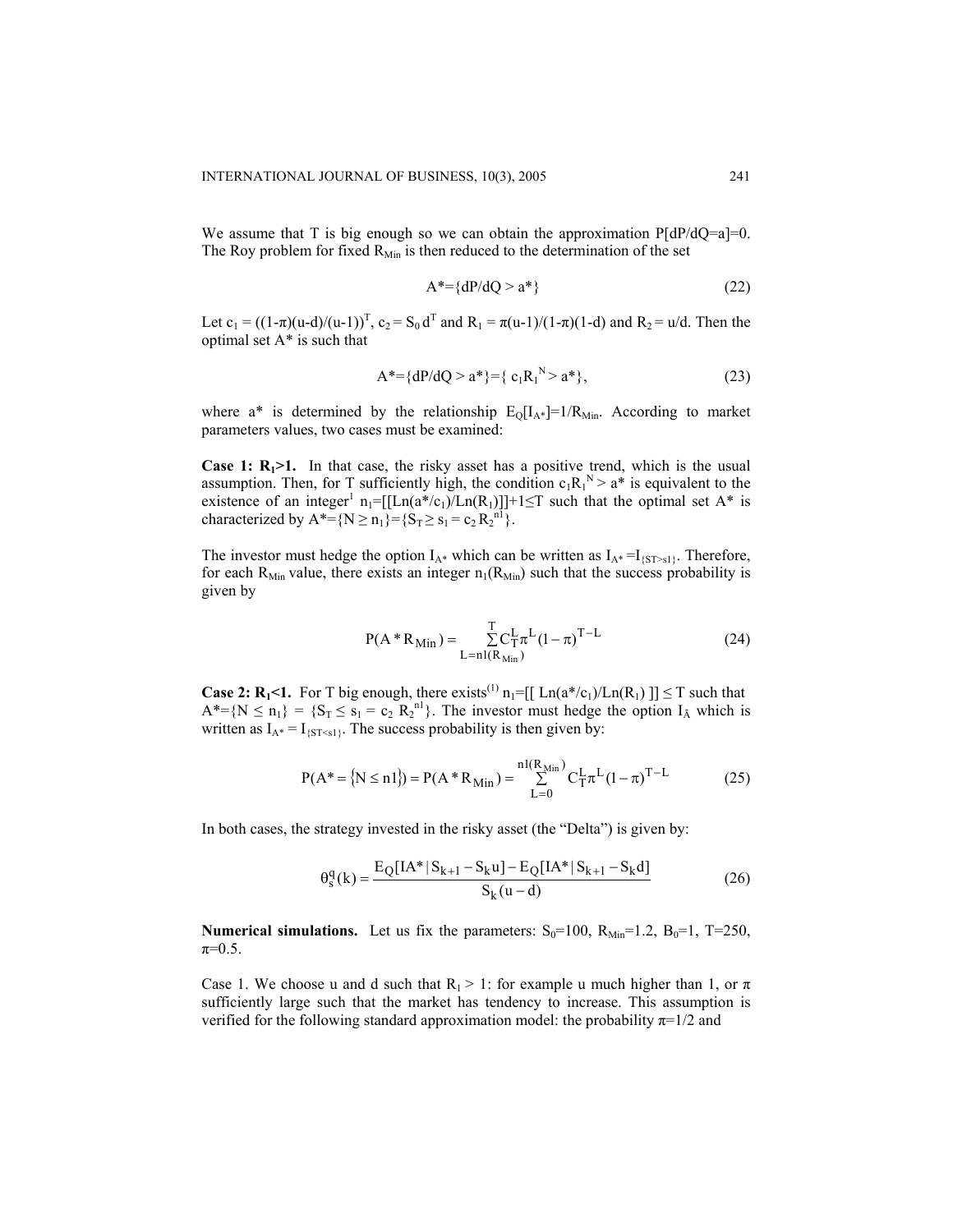$$
u = 1+0.3/T+0.3/\sqrt{T}
$$
 and  $d = 1+0.3/T-0.3/\sqrt{T}$ .

According to Roy criteria, the optimal portfolio payoff is equal to a binary function. If the portfolio exceeds the minimal return  $R_{Min}$ , then the guarantee is satisfied. In fact, the objective of the agent is to maintain the final value of his portfolio to a value equal to  $R_{Min}V_0$ . In what follows, we illustrate numerically some features of Roy portfolio<sup>2</sup>.



Figure 3:  $\theta_{S(t)}$  for  $R_{Min} = 1.2$  Figure 4: P success function of  $R_{Min}$ 

Looking at previous curves, as mentioned above, the payoff of the Roy optimal portfolio is the payoff of a digital option: if the risky asset is very low, the investor has a null return. Otherwise, he gets exactly the return  $R_{Min}$  that he has chosen. It appears also that Roy Delta is a decreasing function of price  $S_t$ . If  $S_t$  increases, we need less risky assets to guarantee the required minimal return  $R_{Min}: V_T \ge R_{Min} V_0$ . Nevertheless, if  $S_t$  decreases we need to invest more. As regards the success probability, it is obvious that it diminishes if  $R_{Min}$  rises. We should note that this probability of success is significantly influenced by the variation of  $R_{Min}$  (variation between 0.9 to 0.55 for  $R_{Min}$ varying from 1 to 2).

Case 2. By choosing  $\pi$ , u and d such that R<sub>1</sub><1 (<R<sub>B</sub>):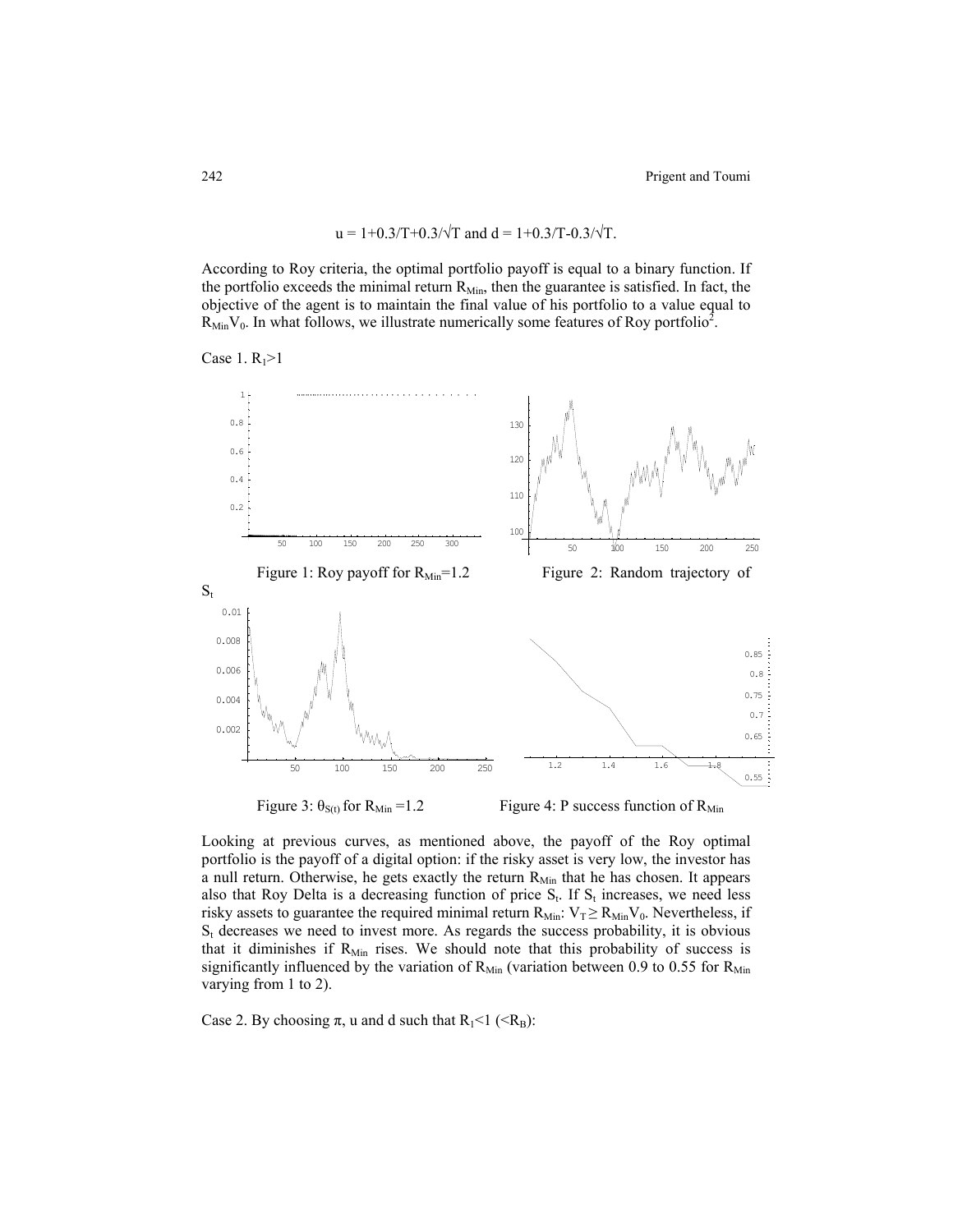To have  $R_1 < 1$ , we must either choose d small or sufficiently diminish  $\pi$  to favour the jump to decline instead of the one to rise. The contingent claim price would have tendency to decline. For this purpose, we choose  $\pi=0.4$  and keep the same values for the other parameters. As we have proved, in the case where  $R_1 < 1$ , the Roy option has an opposite appearance to the one in the first case. In the case  $R_1 < 1$ , as we have already noted, the market has tendency to decline. A manager chooses short sales of the risky asset and invests in the bond in order to increase the probability that  $V_T \ge R_{\text{Min}} V_0$ .



Figure 7: Delta of the return  $\zeta_{S(t)}$  for  $R_{Min} = 1.2$ . Figure 8: P success, function of  $R_{Min}$ 

As mentioned above, the payoff of the Roy optimal portfolio is the payoff of a digital option. Now, if the risky asset is high, the investor has a null return. Otherwise, he gets exactly the return  $R_{Min}$  that he has chosen. This effect is due to the negative trend of the risky asset that induces high probability to get a low terminal value of S. Thus, the investor focuses on these events and adopts his strategy to get a "good" result for this "bad" case. Observing the fluctuations of the price, we note that when  $S_t$  decreases, the investor increases  $\theta_{St}$  to reduce its short position (he buys the risky asset that he sold in short position with a higher price) and inversely if the price  $S_t$  increases, the investor sells more in short position since he expects price to decline. As regards the success probability given by  $P[A=\{N\leq n_1\}]$ , it is obvious that it diminishes if  $R_{Min}$  increases as in the first case (1). This decrease is influenced significantly by the variation of  $R_{Min}$ .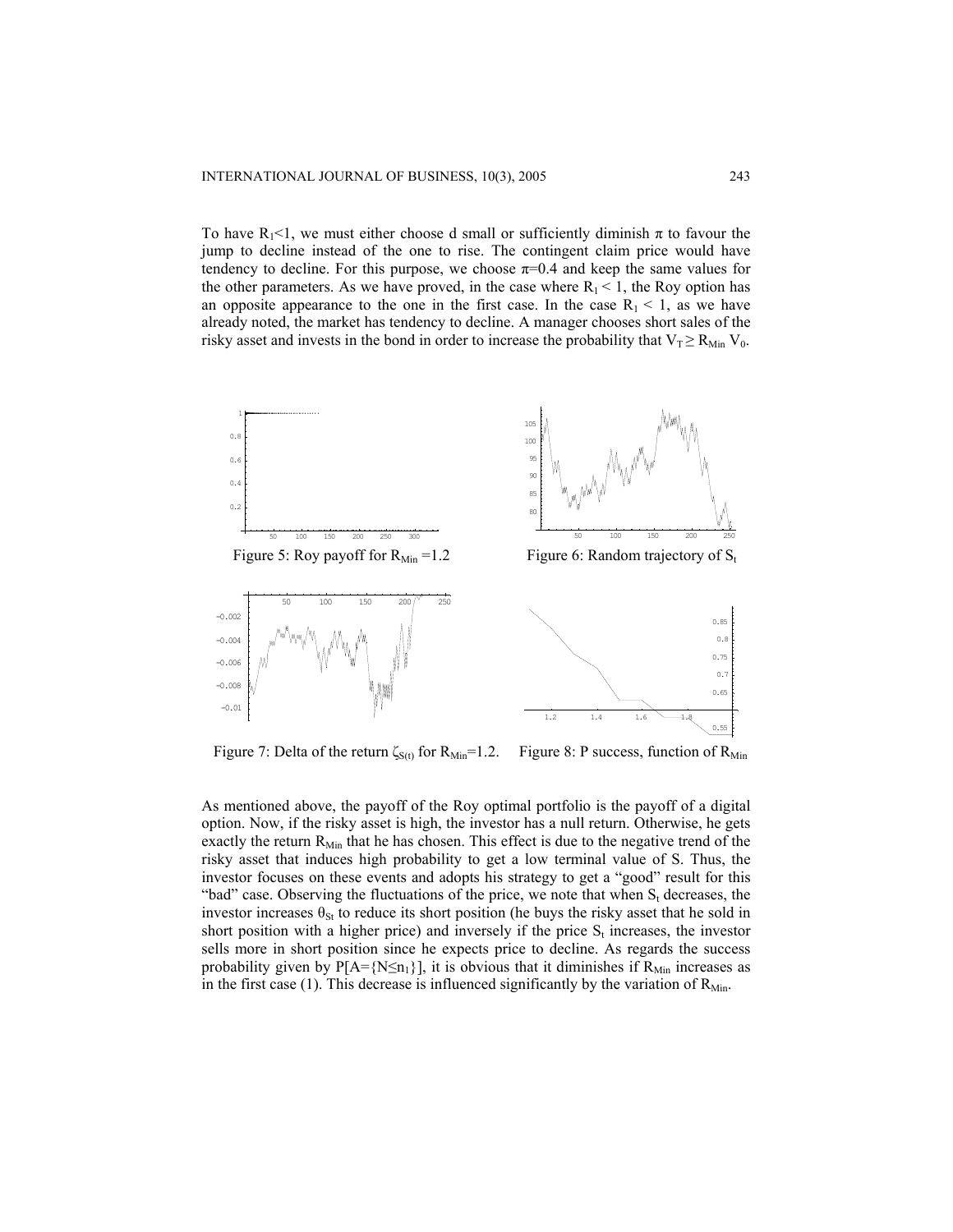**Remark 3.** When comparing the Roy solutions (one-period model and dynamic complete model), we note that they differ appreciably. For the one-period model, under the assumption of no short-selling, the optimal return is simply equal to the risky asset  $S_T$  return. For the dynamic complete model, it is equal to 0 or  $R_{Min}$  according to the level of  $S_T$ .

#### **2. Kataoka criterion and the Cox-Ross-Rubinstein model**

We consider again the binomial model described in the Roy case. Then, we have to choose the hedging strategy of the option  $I_A$  such that  $A^* = \{dQ/dP \le a^*\}\$  and  $P[A^*]=1$ ε.

**Numerical simulations.** We choose the same parameters as before:



Case 1.  $R_1 > 1$ :

Figure 11: Delta of the return for  $\varepsilon$ =0.05. Figure 12: R<sub>Min</sub> function of  $\varepsilon$ .

The binary option to replicate has the same form as in Roy case (with the same parameters values). The investor has to cover a binary option. Since  $R_1 > 1$ , he must invest less on S if the value of  $S_t$  increases and vice versa. For the last figure, we note that when the investor is more risk adverse ( $\varepsilon \rightarrow 0$ ), the maximal R<sub>Min</sub> obtained declines to one:  $R_{Min} \rightarrow 1$ . It means obviously that he prefers more and more to invest on the riskless asset.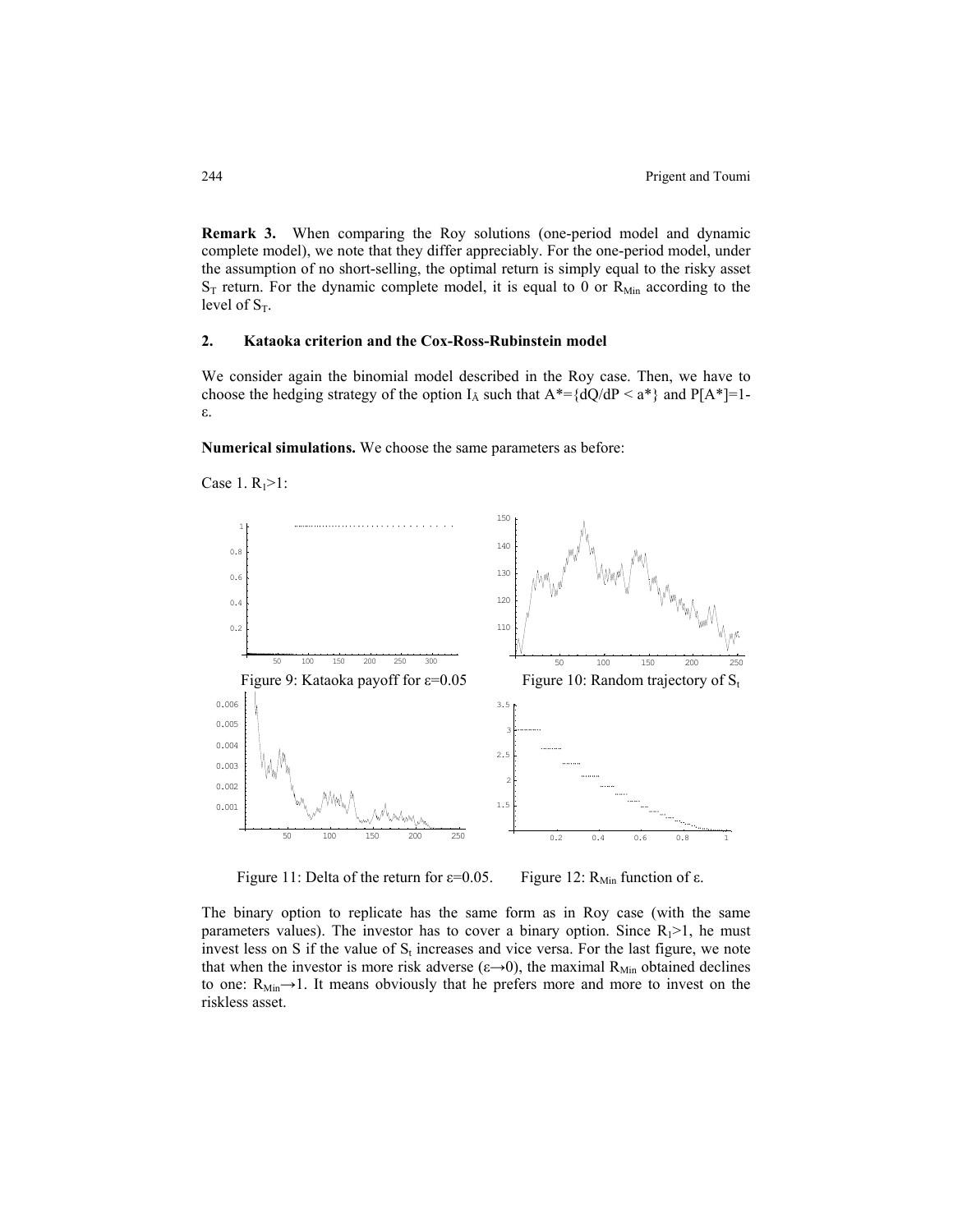Case 2. (By choosing  $\pi$ , u and d such that  $R_1$ <1):

As we have proved, Kataoka option in the case  $R_1 < 1$  has an opposite appearance of the previous one (case  $R_1>1$ ) and the same form as for the Roy model under the same parameters values.





Figure 13: Kataoka payoff for  $\varepsilon$ =0.05. Figure 14: Random trajectory of S<sub>t</sub>





Figure 15: Delta of the return for  $\varepsilon$ =0.05. Figure 16: R<sub>Min</sub> function of  $\varepsilon$ .

The Delta  $\theta_{St}$  is still a decreasing function of the price S and  $\theta_{St}$  < 0. This is due to the market tendency to decline (since  $R_1 < 1$ ). As for  $R_{Min}$ , it declines to be equal to one  $(R_{Min} \rightarrow 1)$  when  $\varepsilon$  converges to 0.

# **C. Safety Criteria in the Black and Scholes Framework**

# **1. Roy criterion and Black and Scholes model**

Recall that in the Black-Scholes model (i.e. for constant volatility  $\sigma$ >0), the price process of a risky asset is described by  $dS_t=S_t$  (m dt+ $\sigma$  d $\omega_t$ ) where  $\omega$  is a Brownian motion under P and m is constant. To simplify, the interest rate is assumed to be null r=0. The unique equivalent martingale measure is defined by:

$$
\frac{dQ}{dP} = \exp\left[-\frac{m}{\sigma}\varpi T - \frac{1}{2}\left(\frac{m}{\sigma}\right)^2 T\right]
$$
 (27)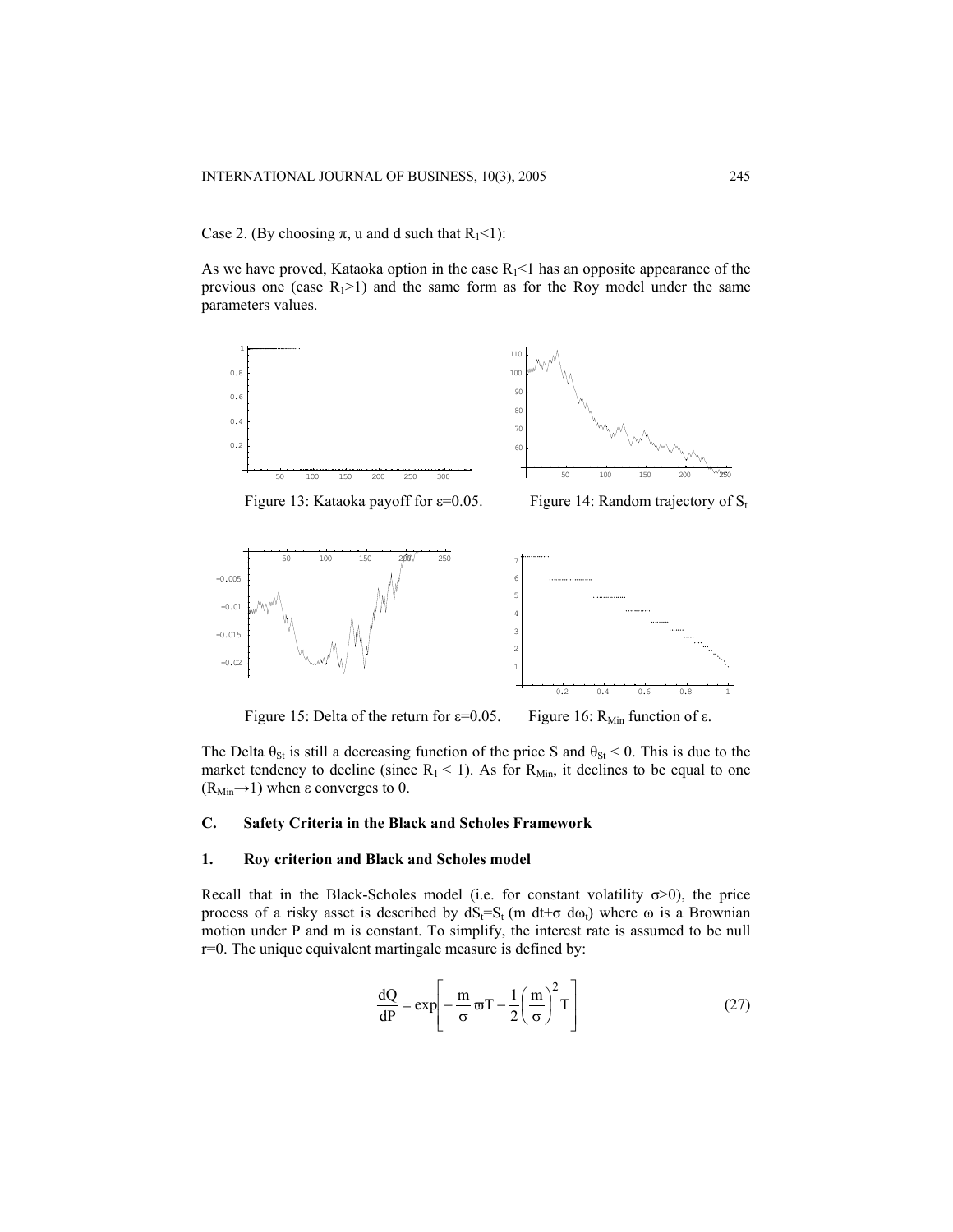and since  $\omega_t^* = \omega_t + (m/\sigma)$  t is a Brownian motion under Q, we have also:

$$
S_T = S_0 \exp\left[\sigma \overline{\omega}_T^* - \frac{1}{2} \sigma^2 T\right]
$$
 (28)

Thus we deduce:

$$
\frac{dQ}{dP} = \exp\left[\frac{m}{\sigma}\varpi T - \frac{1}{2}\left(\frac{m}{\sigma}\right)^2 T\right] = \beta(S_T)^{\frac{m}{\sigma^2}}
$$
(29)

and

$$
\beta = (1/S_0)^{(m/\sigma^2)} \exp[-(1/2)(m/\sigma^2)T + (m/2)T] \tag{30}
$$

For fixed R<sub>Min</sub>, the optimal Roy strategy is the replicating strategy of the option  $H = I_A$ , where A is written as  $\tilde{A} = \{dQ/dP > \tilde{a}\}\$  with  $\tilde{a}$  determined by the relationship  $E_0[I_{\tilde{A}}] =$ 1/R<sub>Min</sub>. We have then  $\tilde{A} = {\hat{\beta}} (S_T)^{(m/(\sigma^2)} > a)$ .

Normally, we should distinguish two cases  $(m > 0$  et  $m < 0$ ). However, we consider only the first case  $m > 0$  (market with price tendency to rise)<sup>3</sup>. In the case  $m > 0$ 0, the success set A can be written under the form  $A = \{S_T > c\}$  where c is determined from the relationship  $E_Q[I_{\rm \tilde{A}}] = 1/R_{\rm Min}$ .

The Roy optimal portfolio has a payoff equal to this of an option that can be written as H =  $I_{\tilde{A}} = I_{\{ST > c\}}$  and the Roy success probability is then Q(A) =  $\Phi(-b/\sqrt{T})$ with b such that c = S<sub>0</sub> exp(σ b - (1/2) σ<sup>2</sup>T). Taking d\_(c,t) = -(1/(σ $\sqrt{T}$ )) Ln(c/S<sub>t</sub>)-(1/2) σ  $\sqrt{(T-t)}$ , the value  $V_t$  of the option to duplicate is equal to  $V_t = E_{Qt}[I_A] = \Phi(d_c(t))$  and b = -√TΦ <sup>1</sup>(1/R<sub>Min</sub>). Besides, we determine the expressions of the Delta  $\Delta(t,S_t)$  =  $(\partial V_t/\partial S_t)(t, S_t)$  and the Gamma  $\Gamma(t, S_t) = (\partial^2 V_t/\partial S_t^2)(t, S_t)$  which allow us to study the variation of the quantity invested in the risky asset S. We obtain:

$$
\theta_{s}^{q}(t) = \Delta(t, S_{t}) = \frac{1}{\sqrt{2\pi}\sigma S_{t}} \exp\left[-d_{(c, t)}^{2}/2\right]
$$
  

$$
\Gamma(t, S_{t}) = \frac{1}{\sqrt{2\pi}\sigma S_{t}} \left[1 + \frac{1}{\sqrt{T\sigma}} d_{(c, t)} \exp\left[-d_{(c, t)}^{2}/2\right]\right]
$$
(31)

**Numerical simulations.** Let us observe the case where  $R_{Min} = 1.2$ .



Figure 18: Roy payoff for  $R_{Min} = 1.2$  Figure 19: Prob. success function of  $R_{Min}$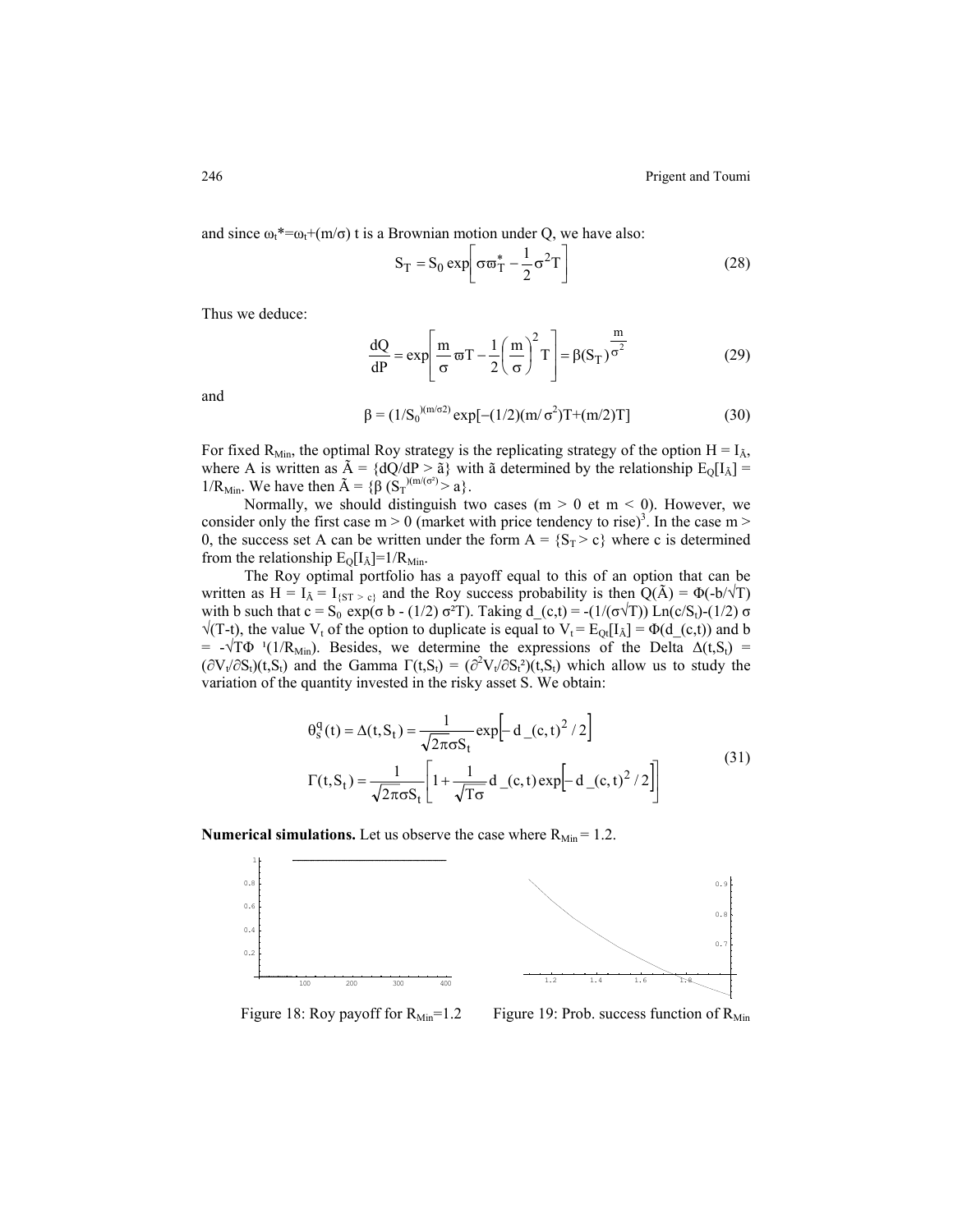For large values of S<sub>t</sub>, the investor chooses to reduce the quantity  $\Delta(t, S_t)$  invested in the risky asset if S<sub>t</sub> increases: Once the condition  $V_T \ge R_{Min} V_0$  is achieved, the investor S<sub>t</sub> is satisfied and the increase of the value of the asset does not interest him any more. However, for small values of  $S_t$ ,  $\Delta(t, S_t)$  is an increasing function of  $S_t$ <sup>4</sup>. The success probability is obviously a decreasing function of  $R_{Min}$  since it is more difficult to guarantee a larger return. Besides,  $P[\tilde{A}]$  is an increasing function of m : larger is the drift term of the underlying asset, larger is the probability of success  $P(V_T \ge R_{Min}V_0)$ . The probability  $P[\tilde{A}]$  is also a decreasing function of the volatility  $\sigma$ : Actually, the event  $V_T \ge R_{\text{Min}} V_0$  is less probable at the expiry date if the volatility is larger.

# **2. Kataoka criterion and Black and Scholes model**



Using same approach, we deduce<sup>5</sup>

Figure 18: Kataoka payoff for  $R_{Min} = 1.2$  Figure 19:  $R_{Min}$  function of Prob. Success

The investor invests more in the risky asset if  $S_t$  decreases and vice versa in order to respect the guarantee  $P(V_T \ge R_{Min} V_0) \ge 1$ -ε. For high values of ε (near 1), he wants only to maximize the minimum return  $R_{Min}$ . This is the reason why we observe that the curve R<sub>Min</sub> $(\varepsilon)$  is strongly increasing for values of S near 1. Conversely, when  $\varepsilon$  is small (near 0), the investor is absolutely averse towards "probability risk". But this implies that the minimum guarantee return  $R_{Min}$  is smaller (near 1).

## **D. Safety criteria with several risky assets**

In this section, we extend previous results to the multi asset case. We assume that there exist n risky assets  $S_i$  (usually stocks) and a n-dimensional Brownian motion  $(W_t)$ <sub>t</sub> such that, for all i:

$$
dS_{i,t} = S_{i,t}[m_i dt + \sum_j \sigma_{i,j} dW_{j,t}], \qquad (32)
$$

where parameters the vector m=  $(m_i)$  and  $\sigma_{i,j}$  are constant and the volatility matrix  $\Sigma = [\sigma_{i,j}]_{i,j}$  is invertible. Note that we obtain  $W_T = \Sigma^{-1}X + A$ , where X is the vector  $X_i=ln(S_{i,T}/S_{i,0})$  and  $A = T[m-(1/2)B]$  with  $B_i = \sum_j \sigma_{i,j}^2$ . Then, there exists an unique riskprobability Q determined from  $dQ/dP = E \left[ \Lambda W \right]$ , where E denotes the Dade-Doléans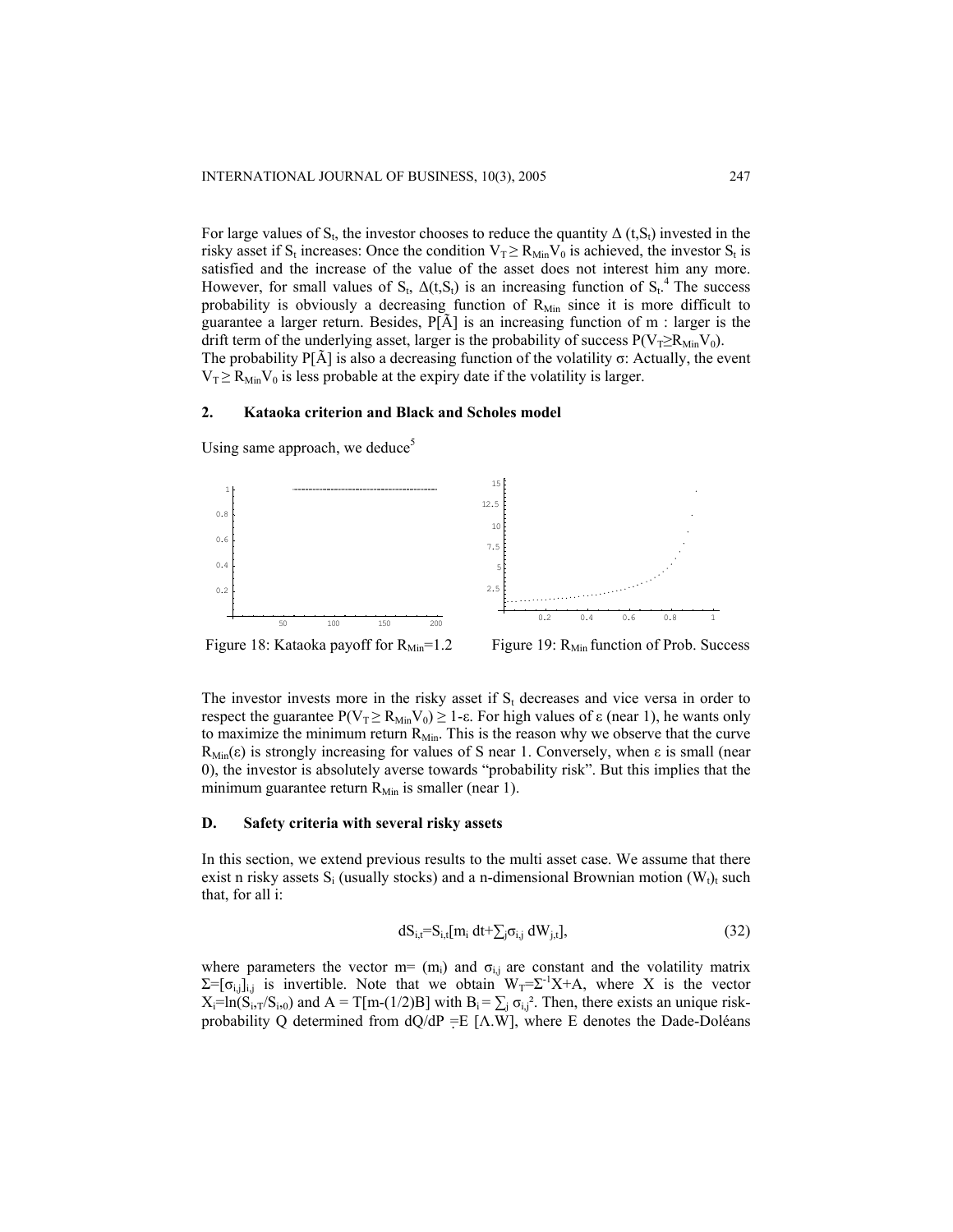exponential and the vector Λ is determined from the Girsanov condition  $\Sigma \Lambda$  = m. Then, the optimal Roy portfolio has still the payoff of a binary option with the following form:

$$
I_{\{\Pi_i S_i^{\alpha} > d\}} = I_{\{\phi, X > e\}},
$$
\n(33)

where Φ is fixed vector depending only on market parameters and on the minimal return R<sub>Min</sub> through the condition P[ $\Phi$ .X > d] = 1/R<sub>Min</sub>. Similar result can be deduced for the Kataoka criterion.

## **IV. CONCLUSION**

We have established the characterization of portfolio strategies according to Roy and Kataoka criteria, in complete markets. The investor is assumed to maximize the probability that his portfolio return is higher than a given minimal return. To illustrate main properties, first we have examined complete markets with one risky asset, both in binomial model and Black and Scholes settings. We have shown that the investor acts as if he should hedge a binary option, depending on the tendency of the underlying asset to rise or to decline. The investor disinvests in the underlying asset if the market has tendency to rise and invests if the market has tendancy to fall. This is explained by the fact that the main investor's objective is to maintain the portfolio return above  $R_{Min}$ . However, he may suffer severe losses when his portfolio return is smaller than the minimal return chosen. Such result can be examined for incomplete markets as for example in Prigent and Toumi (2002). However explicit solutions are generally not available in the incomplete framework.

## **ACKNOWLEDGEMENTS**

We would like to acknowledge seminar participants at the University of Tunis (Dept. of Economics and School of Business). We also benefited from the remarks of the participants of International Conference AFFI 2004 and International Conference IFC 2005.

#### **ENDNOTES**

- 1. The symbol [[ ]] refers to the integer part.
- 2. Note that obviously for a given number of dates T, the asset prices only have a finite number of values. Thus, the curves are only composed of dots.
- 3. We illustrate only the case  $m > 0$  since it is similar to the binomial case with  $R_1$ 1. The case  $m < 0$  would be similar to the case  $R_1 < 1$  (market with tendency to decline).
- 4. Note that to draw the success probability curve by varying the parameters  $R_{Min}$ , m and σ, we use the relation  $P(A^*) = \Phi(-(b-(m/\sigma)T)/(\sqrt{T}))$ .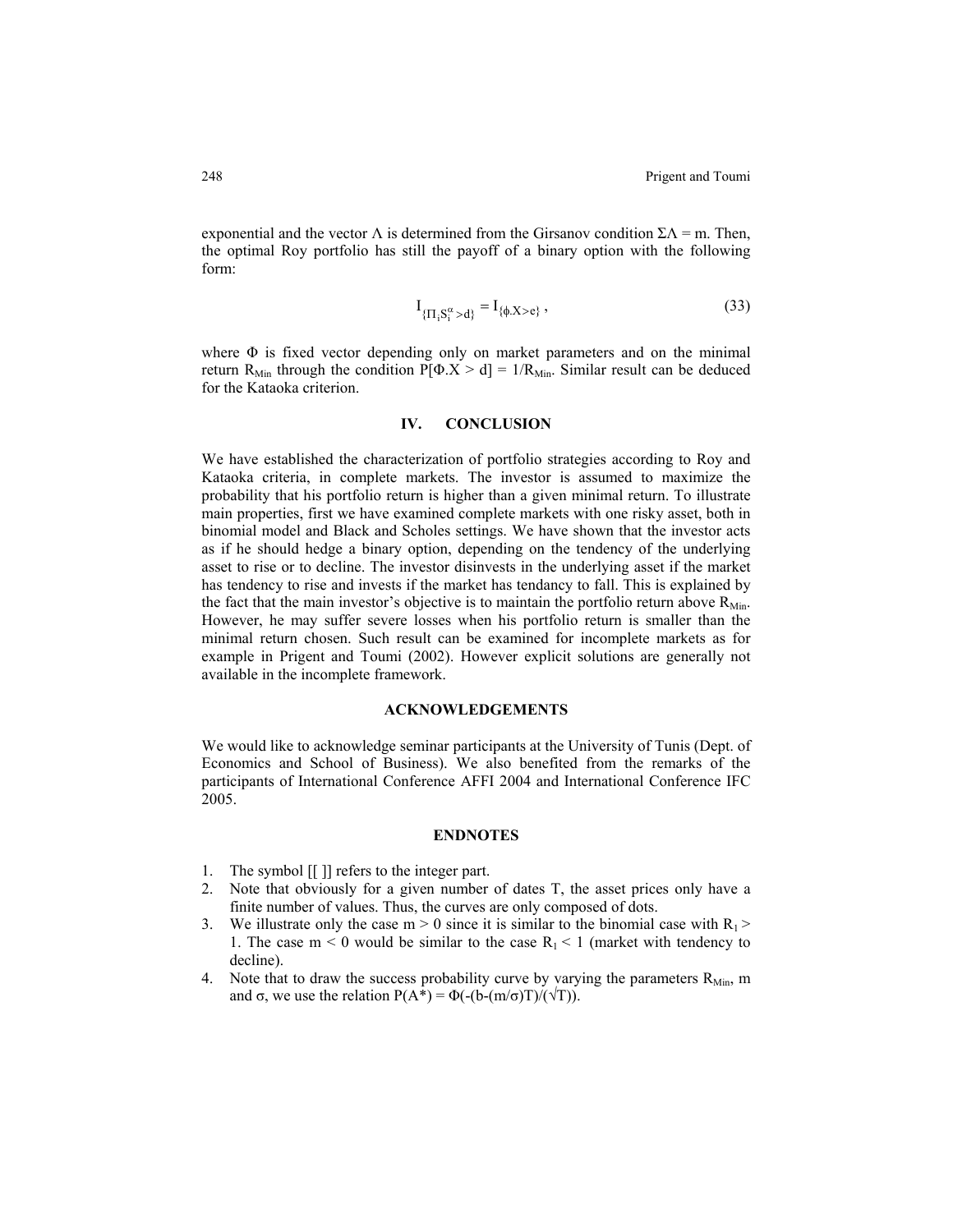5. See Prigent and Toumi (2002) or Toumi (2003) for more details about these results.

#### **REFERENCES**

- Cox, J., S. Ross, and M. Rubinstein, 1979, "Options Pricing: a Simplified Approach", *Journal of Financial Economics*, 7, 229-263.
- El Karoui, N. and M.C. Quenez, 1995, "Dynamic Programming and Pricing of Contingent Claims in Incomplete Markets". *SIAM Journal of Control and Optimization*, 33(1), 29-66.
- Föllmer, H. and D. Sondermann, 1986, "Hedging of Non-Redundant Contingent Claims", in *Contributions to Mathematical Economics in Honor of Gérard Debreu*, eds. W. Hildenbrand and A. Mas-Colell, North-Holland, 205-223.
- Föllmer, H. and Y. Kabanov, 1998, "Optional Decomposition and Lagrange Multipliers". *Finance and Stochastics*, 2(1), 69-81.
- Föllmer, H. and P. Leukert, 1999, "Quantile Hedging". *Finance and Stochastics*, 3(3), 251-273.
- Föllmer, H. and M. Schweizer, 1991, "Hedging of Contingent Claims Under Incomplete Information", in *Applied Stochastic Analysis, Stochastics Monographs*, eds. M. H. A. Davis and R. J. Elliott, Gordon and Breach, 5, London/New York, 389-414.
- Kabanov, Y. and D.O. Kramkov, 1996, "Optional Decomposition of Supermartingales and Hedging Contingent Claims in Incomplete Security Markets". *Probability Theory and Related Fields,* 105, 459-479.
- Kataoka, S., 1963, "A Stochastic Programming Model", *Econometrica*, 31, 181-196.
- Markowitz, H., 1952, "Portfolio Selection", *Journal of Finance,* 7(1), 77-91.
- Markowitz, H., 1959, "*Portfolio Selection: Efficient Diversification of Investment*". Second edition 1991, Blackwell-Oxford.
- Markowitz, H., and H. Levy, 1979, "Approximating Expected Utility by a Function of Mean and Variance", *Journal of Finance*, 39, 47-62.
- Prigent, J.L., and S. Toumi, 2002, "Portfolio Management with safety criteria", University of Cergy-Pontoise, France.
- Roy, A.D., 1952, "Safety First and the Holding of Assets", *Econometrica*, 20(3), 43- 449.
- Sharpe, W. F., 1964, "Capital Asset Prices. A Theory of Market Equilibrium Under Conditions of Risk". *Journal of Finance*, 19(4),.425-442.
- Telser, L.G., 1956, "Safety First and Hedging", *Review of Economic Studies*, 23(1), 1- 16.
- Toumi, S., 2003, "Applications de la Théorie de l'Equilibre et des Notions de Value-At-Risk à la Finance de Marché", Phd Thesis, University of Cergy-Pontoise, Cergy, France.